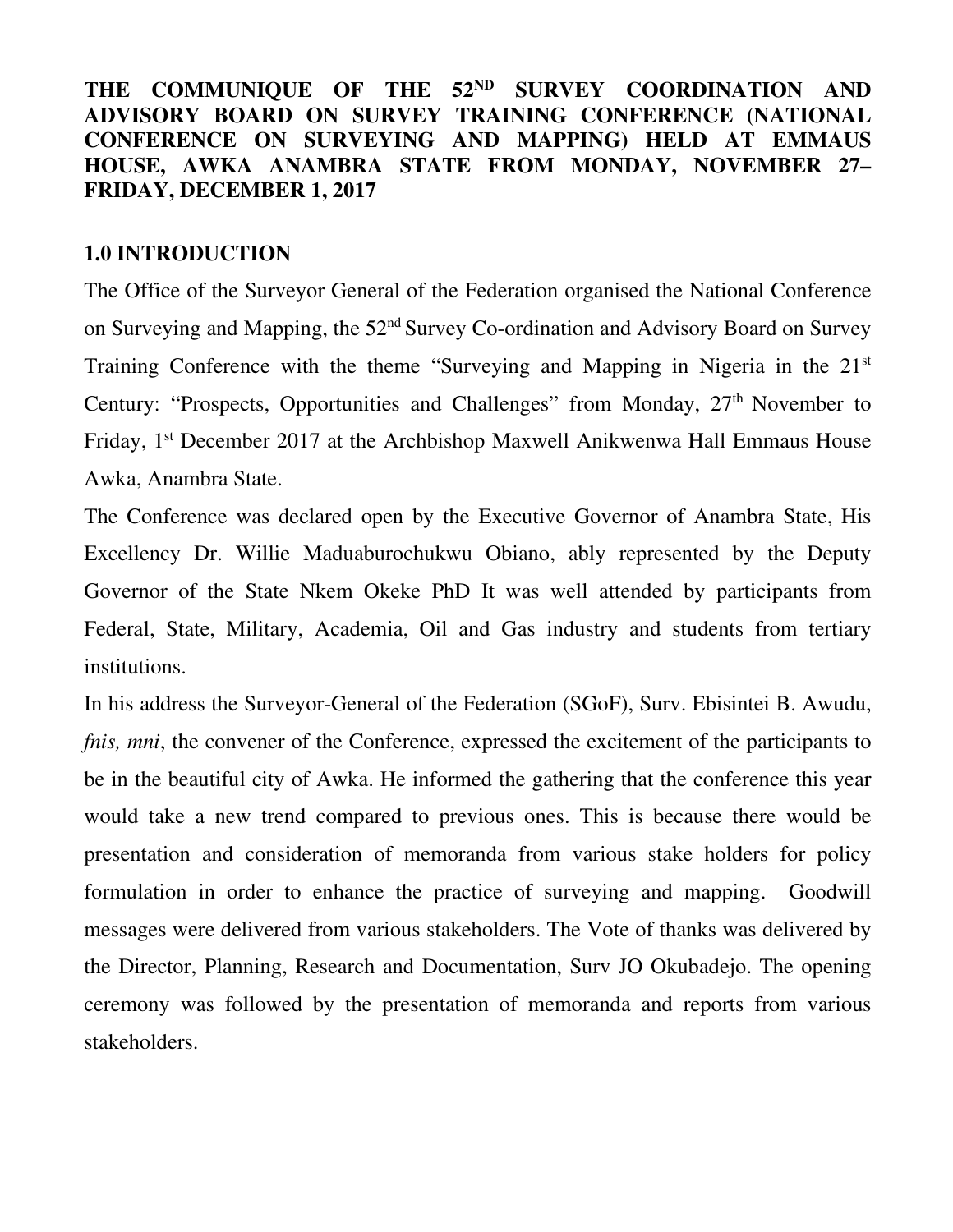## **2.0 OBSERVATIONS**

The Conference observes that:

- 1) Some establishments are exempted by the Survey Coordination Act 1962 as amended from submitting Notice and Counter Notices. However they present reports of their activities for the year during the Survey Coordination and Advisory Board on Survey Training Conference;
- 2) Surveyors face dangers, hazardous situations and are exposed to attacks particularly as they are the first professionals to have contact with any environment before any meaningful development. Hard-line and hazard allowances hitherto paid to surveyors have been suspended;
- 3) There is need for a unified syllabus in Hydrography for tertiary institutions offering Surveying and Geoinformatics;
- 4) The offices of the State Surveyors General yet to be upgraded to extraministerial status are to liaise with the ones that are already extra-ministerial and the OSGOF for directives how to go about it;
- 5) Some institutions admit more students than they have manpower and equipment to train.
- 6) Many institutions carry out researches that are not need-based.
- 7) Little is known about Surveying and mapping, its products and services by the public;
- 8) There are no Surveying and Mapping departments coordinating surveying and mapping activities in the local government areas;
- 9) There is inadequate funding for equipment and training in Surveying and Mapping institutions;

### **3.0 CONFERENCE RESOLUTIONS**

The Conference therefore:

I) Agreed in accordance with the Survey Coordination Act 1962 as amended that all establishments generating or collating geospatial information using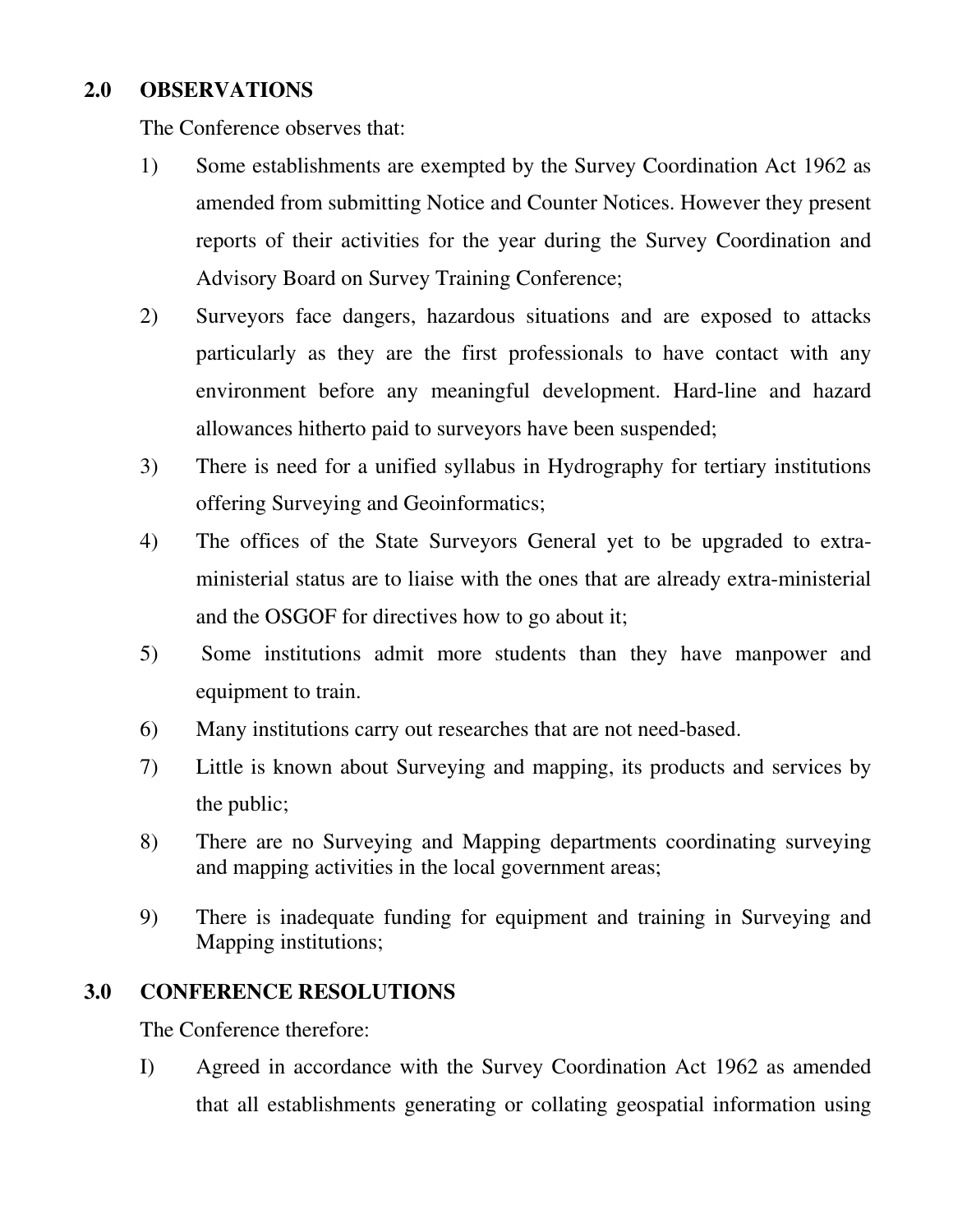surveying techniques should send their meta-data to OSGOF not later than 31<sup>st</sup> December the preceding year;

- II) Urged that hard-line and hazard allowances including insurance cover be reintroduced and paid to surveyors in the public service, private, multinational and other corporate organizations;
- III) Urged tertiary institutions offering Surveying and Geo-informatics to liaise with SURCON, NUC, NBTE and national Hydrographic Society for the harmonized syllabus in Hydrography;
- IV) Urged offices of the States Surveyors General yet to be upgraded to extraministerial departments to seek the advice of OSGOF and other States already upgraded on how to fast track their upgrade to extra ministerial departments.
- V) Tertiary institutions offering Surveying and Geo-informatics should admit students within their manpower and equipment capabilities.
- VI) Encourage surveying and mapping industries to collaborate with institutions to engage in needs based research works.
- VII) Urged Surveyors to embark on awareness and advocacy campaigns in order to improve on public appreciation of the importance of geospatial data in security and national sustainable development.
- VIII) Urge Surveyors General in some states in part of the country to improve their practice to be at par with their counterparts in other part of the country.
- IX) Urged governments at all levels to make adequate provisions for equipment and training in surveying and mapping establishments.
- X) Recalled that one of the 2011 Council on Works resolution was that States' Geographic Information System activities be supervised by the Surveyors General and urged the States to implement.
- XI) The next Survey Coordination and Advisory Board on Survey Training conference will hold in Gombe, Gombe State.

### **4.0 APPRECIATION**

The Conference participants and organisers hereby express their gratitude to the Executive Governor of Anambra State, His Excellency *Dr. Willie Maduaburochukwu*